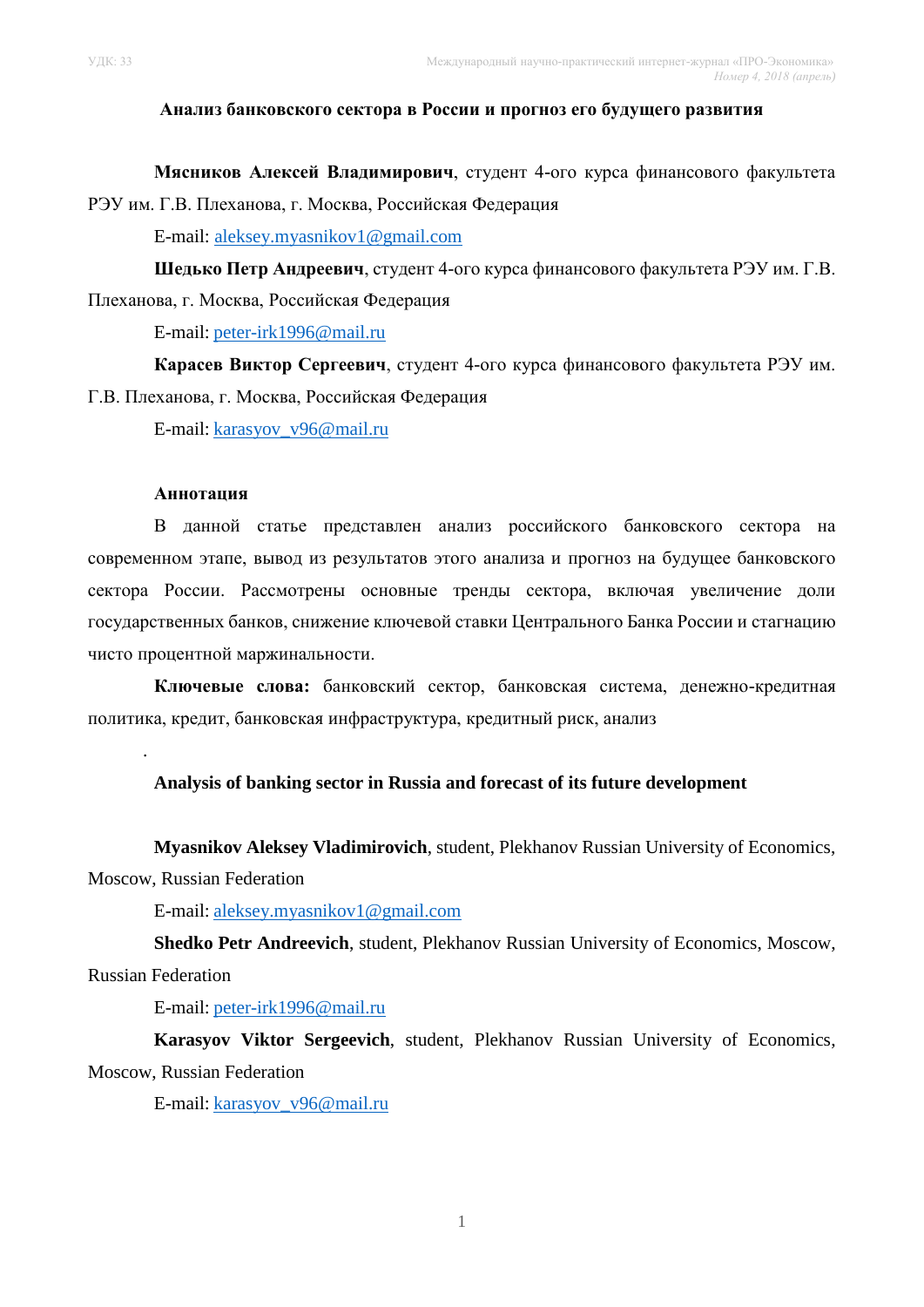### **Annotation**

This article presents an analysis of the Russian banking sector at the present stage, draws conclusions from the results of this analysis, and makes predictions about the future of the Russian banking sector. The main trends of the sector are considered, including an increase in the share of state-owned banks, a reduction in the Central Bank of Russia's key rate and stagnation of net interest margin.

**Keywords**: Banking sector, banking system, monetary policy, credit, banking infrastructure, credit risk, analysis.

The period of 2015-2017 turned out to be one of the most difficult times of the functioning of the banking system in modern Russia. The crisis situation in the banking sector has come in connection with economic and political circumstances. We will highlight the significant causes of the banking crisis in 2014, which contributed to the following dynamics of banking sector in 2015-2017 that we will discuss further.

1. The loss of the ability to acquire foreign loans by Russian banks, which were a cheap source of financing, due to the introduction of foreign sanctions. Countries like the USA, Canada, the EU countries and others have announced sanctions aimed at slowing the Russian economy. Due to the fact that loans of the Central Bank of the Russian Federation are not available to all commercial banks, this has led to such an internal problem as the lack of necessary resources for Russian banks.

2. The massive revocation of commercial bank licenses has undermined public confidence in deposits and banks, which is why in 2014 many people preferred to keep their savings at home.

3. In 2014, there was a serious macroeconomic shock - the depreciation of the Russian ruble.

4. Stagnation in the real sector of the Russian economy, which served as the reason for foreign investors stopping investing money not only in production, but also in Russian banks.

All of the factors listed above contributed to the trajectory of Russian banking sector development in the following years. The banking system, after experiencing a shock following the adoption of sanctions against Russia, has adapted to work in the new economic environment. The banking sector is an integral part of the country's economic system and largely reflects the main trends of its development, thus it has been majorly affected by these negative trends.

2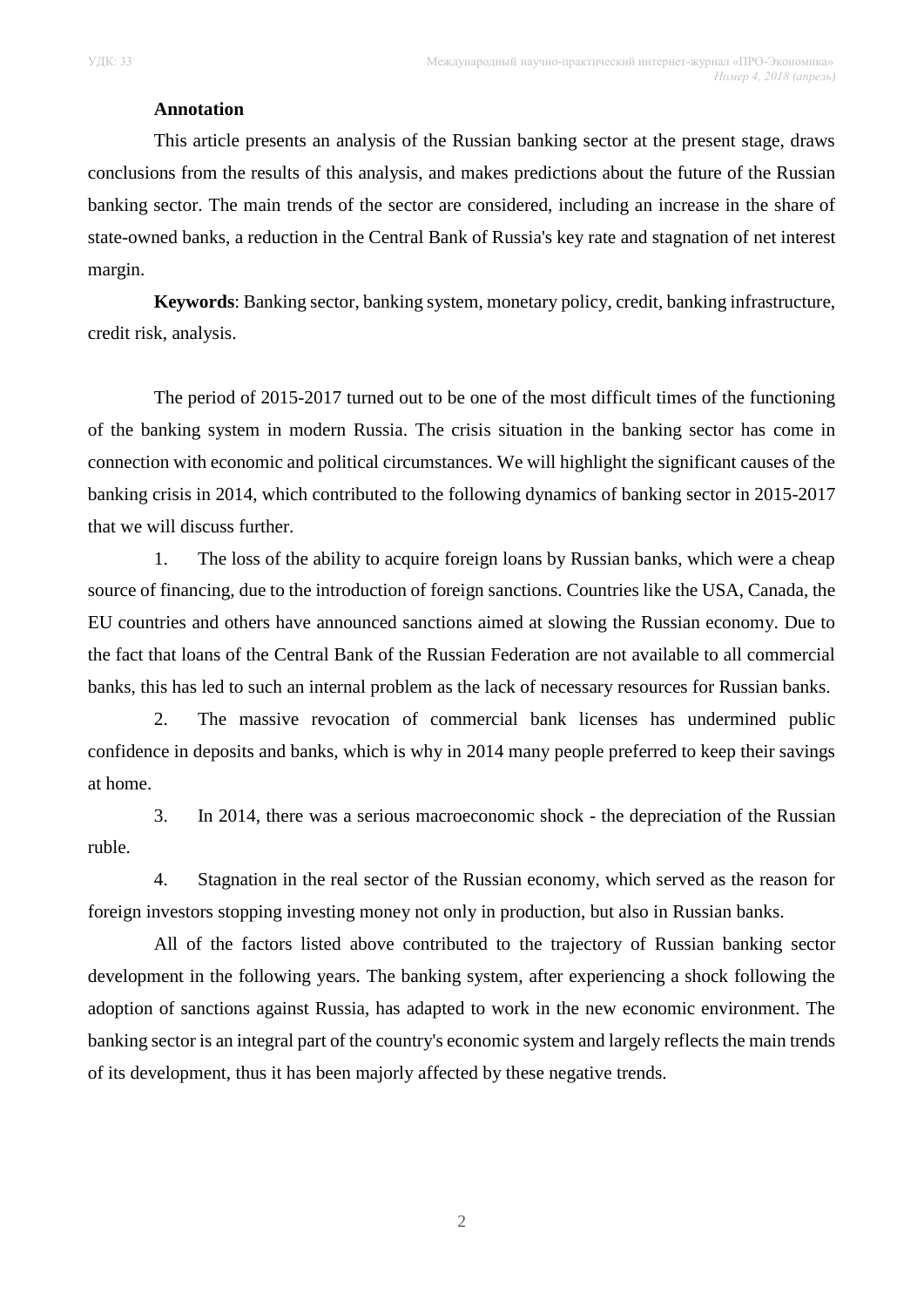| <b>Indicators</b>               | Unit          | 2015     | 2016     | 2017     | Average  |
|---------------------------------|---------------|----------|----------|----------|----------|
| <b>Assets</b>                   | $\frac{0}{0}$ | 6,9%     | $-3,5%$  | 6,4%     | 3,3%     |
| <b>Stock portfolio</b>          | $\%$          | 21,1%    | $-2,8%$  | 7,5%     | 8,6%     |
| Credit and other loans, total   | $\%$          | 10,4%    | $-3,3%$  | 4,5%     | 3,9%     |
| Corporate                       | $\%$          | 12,7%    | $-9,5%$  | 0,2%     | 1,1%     |
| Retail                          | $\%$          | $-5,7%$  | 1,1%     | 12,7%    | 2,7%     |
| Debt to the Central bank of RF  | $\%$          | $-42,3%$ | $-49,2%$ | $-26,0%$ | $-39,2%$ |
| <b>Customer deposits, total</b> | $\%$          | 18,9%    | $-3,5%$  | 7,4%     | 7,6%     |
| Corporate                       | $\%$          | 14,2%    | $-9,9%$  | 7,4%     | 3,9%     |
| Retail                          | $\%$          | 25,2%    | 4,2%     | 7,4%     | 12,3%    |
| Capital                         | $\%$          | 9,1%     | 14,0%    | 4,1%     | 9,1%     |
| Net profit margin               | $\%$          | 3,4%     | 3,8%     | 4,0%     | 3,7%     |
| <b>ROAA</b>                     | $\%$          | 0,2%     | 1,1%     | 1,0%     | 0,8%     |
| <b>ROAE</b>                     | $\%$          | 2,7%     | 11,5%    | 9,0%     | 7,7%     |
| C/I                             | $\%$          | 39,4%    | 47,7%    | 41,7%    | 42,9%    |
| Net profit                      | trln, rub     | 0,2      | 0,9      | 0,8      | 63,3%    |
| <b>Capital/Total assets</b>     | $\%$          | 12,7%    | 10,6%    | 11,4%    | 11,6%    |

**Table 1.** Main indicators of banking sector

In the table above, we may observe dynamics of the major banking indicators that allow us to observe how banking in Russia developed during recent years. Assets of banks on average grew by 3,3% despite all the negative conditions, which means that banks continue to grow their operations. However, it is important to mention that one of the features of the banking sector in Russia is its disproportion in the distribution of assets of the banking sector: approximately 20 of the largest banks own 60% of all assets. The concentration of assets is colossal, moreover, in connection with the crisis phenomena this disproportion has increased, leaving all the banks that occupy 200<sup>th</sup> place and below with only 3% of the market. In our opinion, Russia should strive to create a less monopolized banking market, which will have the opportunity to develop even small regional banks. [2]

The profitability ratios and return on assets are actually also quite promising, as most of the banks managed to even increase its net profit during crisis by 63,3% on average. Though again, these indicators are very much geared towards large state banks which had enough resources from CBR to maintain their operations rather than smaller banks which suffered from ceased access to foreign funds.

Another interesting trend that might be observed from this table is that there is a clear shift form corporate clients sector to retail banking, as there is a slowdown in deposits and loans in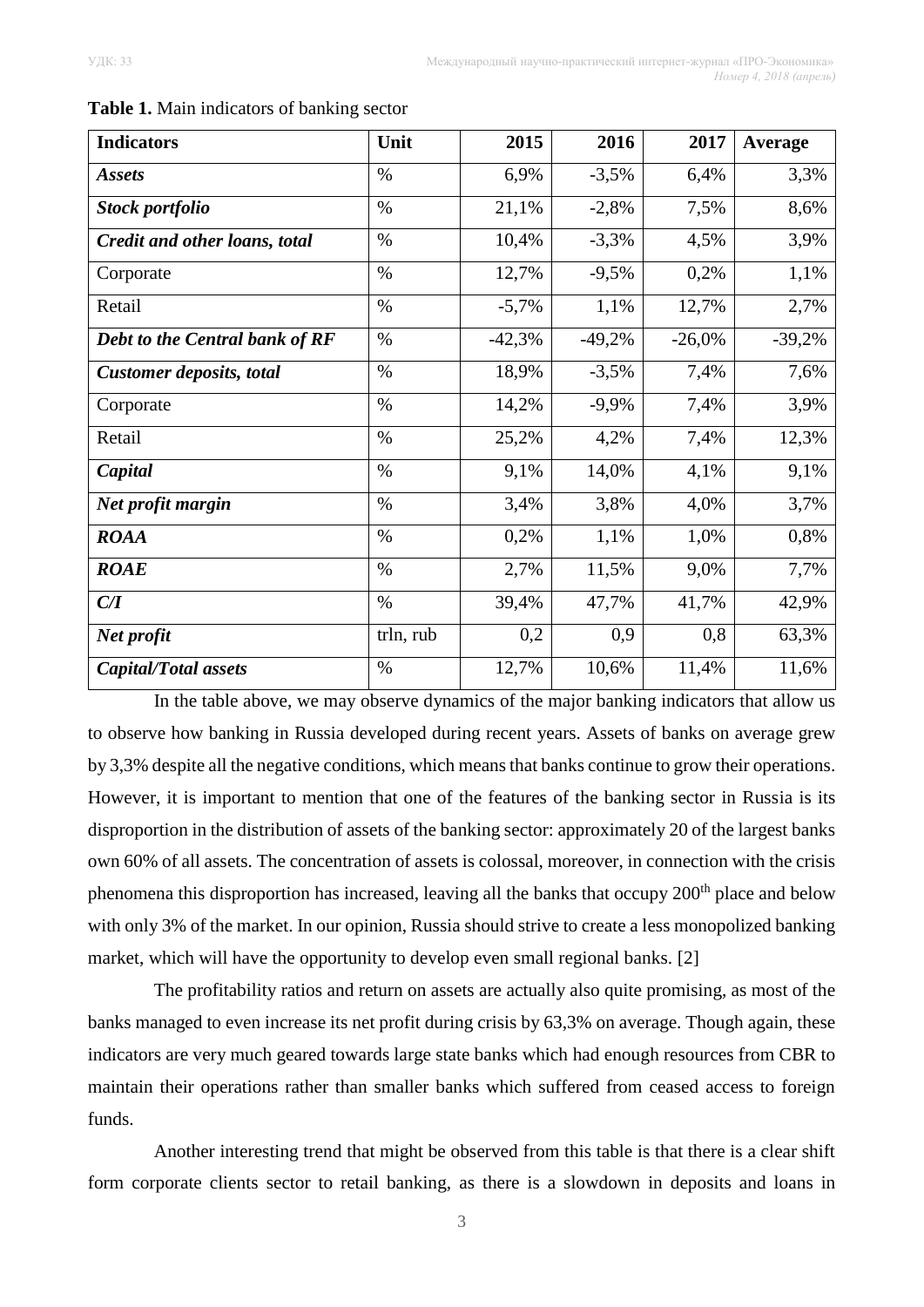corporate sector with significant downfall in 2016, and on the contrary growth of retail banking in 2017. That might be due to the companies being more reluctant to acquire expensive debt financing, while the downfall in real income of consumers pushed them to get loans in order to finance their day-to-day expenses. That is a concerning fact as many of such loans are of a low quality and below in the graph you may observe that overdue debt was constantly rising during much of the period. [4]





Actually, the largest part of the overdue debt is considered "bad" debt with overdue payments over 90 days which is approximately 97% of the total amount of overdue debt and is one of the main drivers of its growth. You may observe how it spiked in 2015-2016 mostly due to overall deterioration of the economy and fall in income of consumers. Though, currently it has somewhat stabilized in 2017 due to Central Bank's decrease of key rate and overall stabilization of the economy.

Overall most of the indicators presented had relatively positive dynamics with short downfall in 2016 which might be due the fact that effect from sanctions and extremely high key rate started to catch up around this year with most of the indicators recovering in 2017. Speaking of key rate, because all of the factors discussed previously the Central Bank of Russia in order to stabilize situation in the economy was inclined to drastically increase the key rate in order to target inflation. That had dramatic impact on the banking industry as cost of the debt for both consumers and companies also spiked. However, in the period of 2015-2016 CBR is continually decreases the rate as inflation and other risks begin to fade away coupled with growing consumer confidence and overall adaptation of the economy.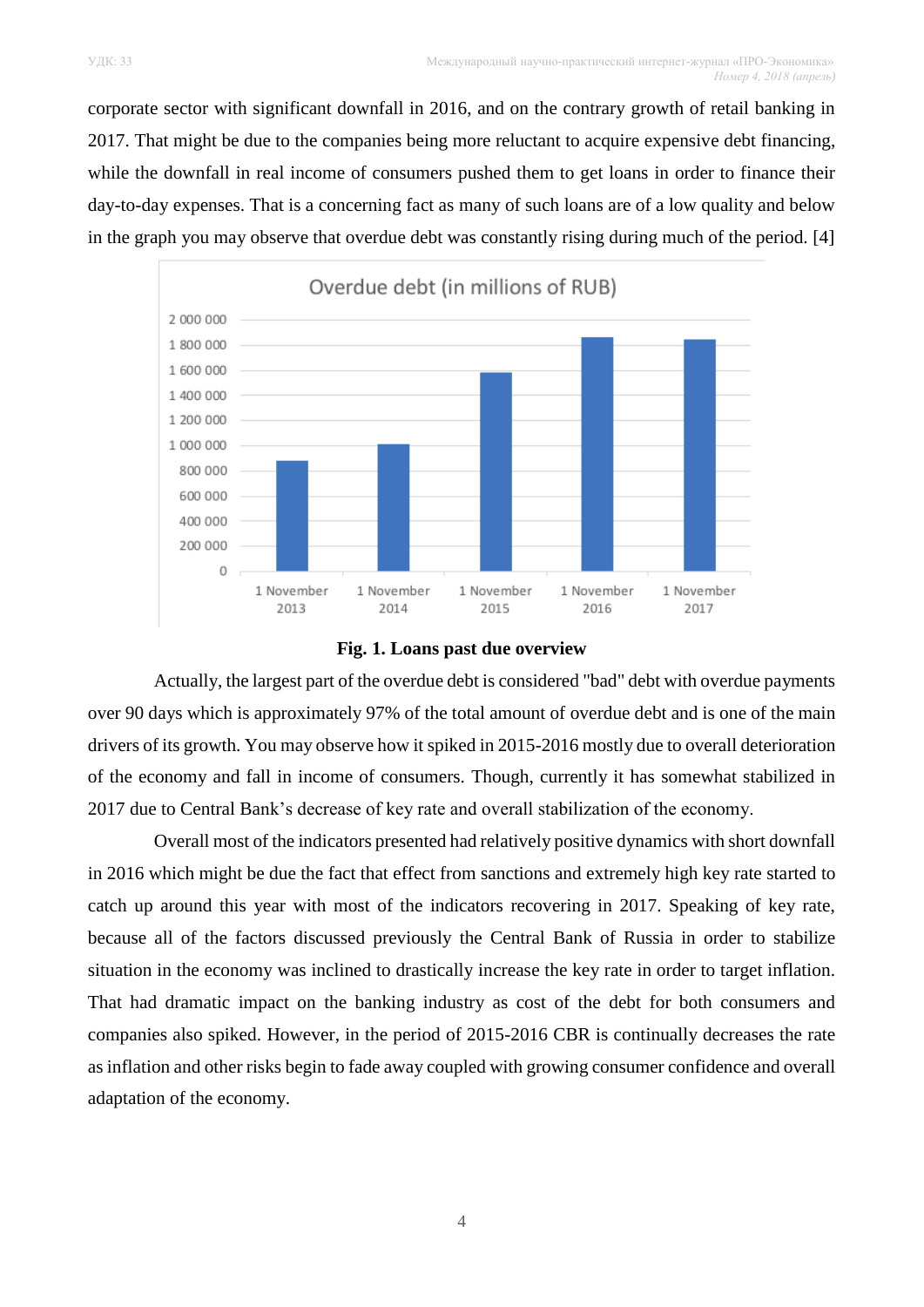

**Fig. 2. Dynamics of Key rate of CB of Russia**

Now going back to the overview of banking industry in Russia the next important indicator that directly influences the bank's ability to provide credits is its capital or equity as there are specific requirements by CBR for amount of reserves that should be provided for loan provisions. If at any bank this indicator decreases and reaches only 2-3% of total assets, then the Central Bank of Russia appoints an audit of the effectiveness of such a financial institution, and in the future, it can revoke a banking license. The situation for the top 30 banks in Russia is actually quite positive they were able to increase their capital significantly in 2014 while being mostly stable through 2015-2017, while at the same time smaller banks especially those below  $200<sup>th</sup>$  place actually experienced extreme downfall in 2015-2017. That puts these banks at a very unstable position as most of them would be unable to maintain their operations and provide for bad debts.

**Table 2.** Equity breakdown of credit institutions

| <b>Place of</b><br>a credit<br>organiz<br>ation by<br>equity | Equity of credit institutions as of: |         |        |         |          |         |          |         |         |  |  |  |
|--------------------------------------------------------------|--------------------------------------|---------|--------|---------|----------|---------|----------|---------|---------|--|--|--|
|                                                              | 01.01.2                              | 01.01.2 | Change | 01.01.2 | Change   | 01.01.2 | Change   | 01.11.2 | Change  |  |  |  |
| value                                                        | 014                                  | 015     | (% )   | 016     | $(\% )$  | 017     | (% )     | 017     | (% )    |  |  |  |
| 5                                                            | 221037                               | 263251  | 19,1   | 359641  | 36,62    | 357300  | $-0,65$  | 352427  | $-1,36$ |  |  |  |
| 30                                                           | 28755                                | 35204   | 22,43  | 34592   | $-1,74$  | 36061   | 4,25     | 36753   | 1,92    |  |  |  |
| 100                                                          | 7308                                 | 7330    | 0,3    | 7728    | 5,43     | 7023    | $-9,12$  | 6721    | $-4,3$  |  |  |  |
| 200                                                          | 2640                                 | 2660    | 0,76   | 2358    | $-11,35$ | 2035    | $-13,7$  | 1855    | $-8,85$ |  |  |  |
| 500                                                          | 515                                  | 518     | 0,58   | 425     | $-17,79$ | 347     | $-18,35$ | 320     | $-7,78$ |  |  |  |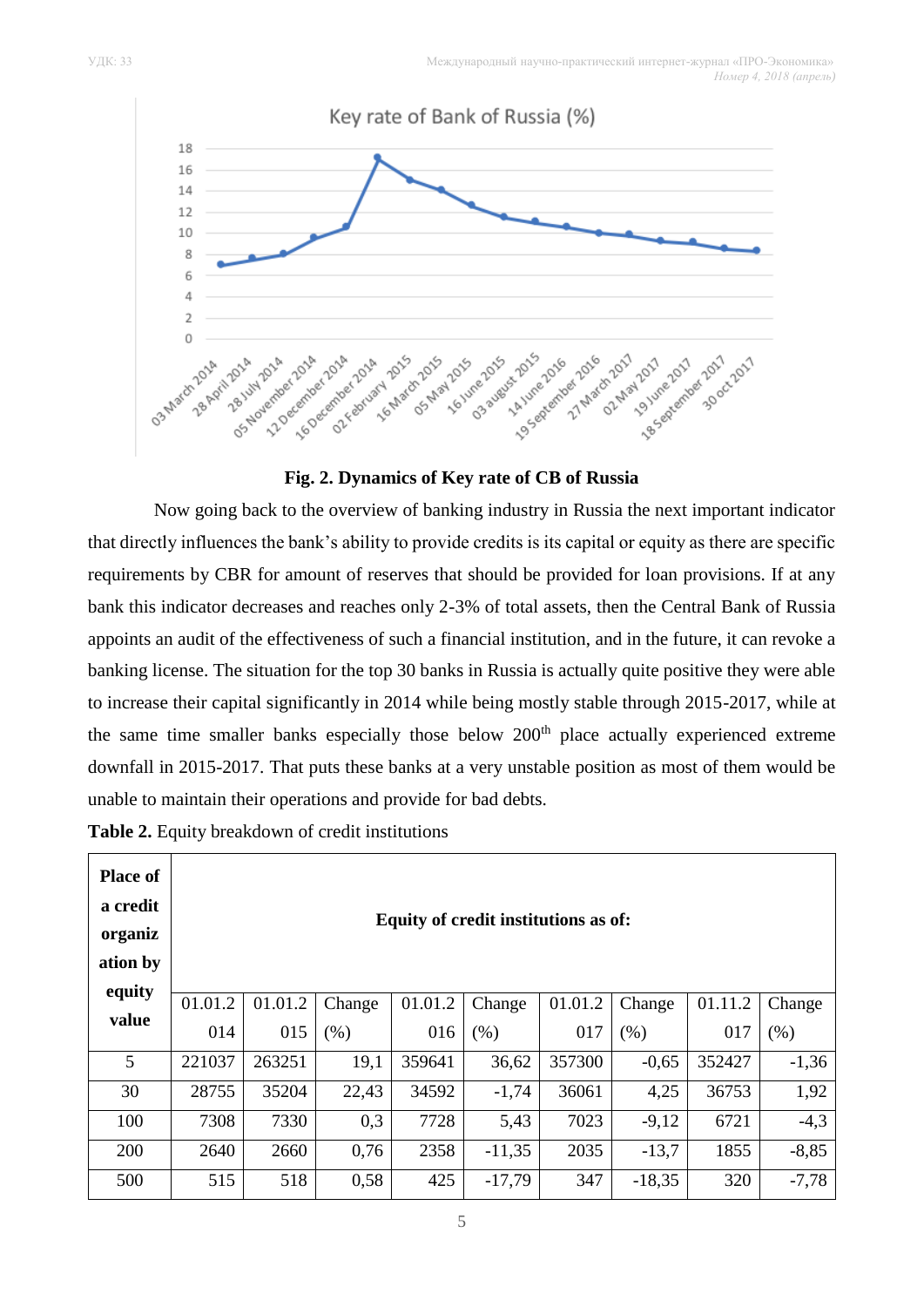Another important issue with banking industry in Russia is that there is clear trend of state banks starting to dominate the market. Based on the Russian banks' RAS financial statements, following the results of 2017, state banks and quasi-banks accounted for about 70% of the total net assets of the banking sector of the Russian Federation. At the beginning of 2017 this indicator was about 63%, and at the beginning of 2016 - about 61%. We should note that among the 20 largest banks, the concentration of state banks is even higher: as of the end of 2017, about 83% of assets were accounted for by state-owned banks and banks owned by state corporations - in particular. The growth of state participation in the banking system in 2017 was mainly due to the transfer to FCCS of the three largest private banks: PJSC Bank FK Otkritie, PJSC Promsvyazbank and PJSC BINBANK with taking into account the banks that are being sanitized by them or belonging to them. The withdrawal of licenses from private banks placed in the third or fourth decade also had its impact. [5]





Moreover, the overall number of banks is plummeting as more and more banks are unable to meet their current liabilities and maintain the required level of reserves. The number of banks for 2016 was 733, that is, in 2015 it declined by 101 banks. And the total number of banks since 2008 has decreased by 403 banks, which is 35.5%. Only in the first nine months of 2016 licenses were withdrawn from 84 banks. Number of active banks by the date of 01.10.2017 is equal to 574. This extreme sweeping of banks doesn't help to increase consumer confidence and as such banks suffer from harder access to deposits. Though on the other hand, the sector becomes more and more transparent with much less risky banks with shady operations.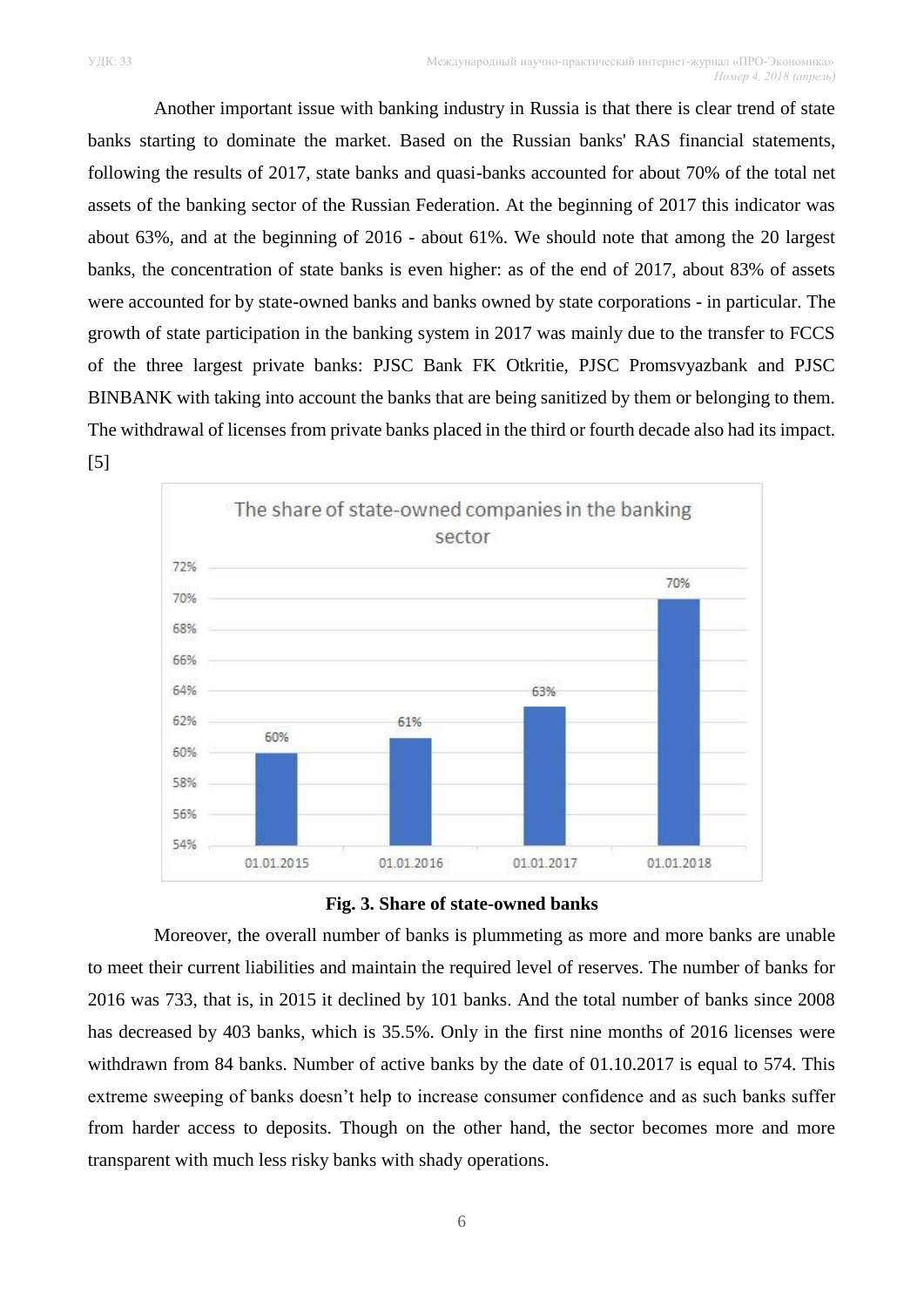Currently, the banking sector is strongly influenced by low economic growth rates, as well as the problem of the deficit of high-quality corporate borrowers. Additional risks in the corporate segment may be related to the planned reform of the financing of the housing construction sector, namely, the replacement of the participatory share of the population by bank project financing.

The quality of loan portfolios is affected by outstripping growth in consumer lending, including unsecured lending, characterized by higher default. Accordingly, the banking system continues to operate in a relatively high risk of insolvency of borrowers, whereas new issuances do not allow substantially improving the quality of assets.

In 2017, the cost of credit risk, which characterizes the level of new allocations to reserves, was 1.6% compared to 0.3% a year earlier (an abnormally low figure due to the dissolution of reserves by several of the largest banks at the end of 2016). Significant growth in reserves occurred in the second half of 2017 as a result of their creation for distressed assets identified by the transfer of banking groups PJSC "Bank FK Otkritie" and PJSC "BINBANK" under the management of the FCS.

The trend of lowering interest rates has not yet affected the value of the debt of the nonfinancial sector - the spread of the effective rate of large business to the banking rate for the first time became negative (minus 0,5-1,0% against 1,5-2,0% in 2012-2015). This will encourage the company to actively refinance its obligations in 2018 (primarily in the bond market) and will put considerable pressure on the net interest margin (NIM) of the banking sector.

The decrease in net profit in 2017 reflected mainly three key trends: 1) a significant increase in provisions for impairment losses on the loan portfolio; 2) the stagnation of the net interest margin (NIM) and 3) the deterioration in operating efficiency, expressed in the growth of operating costs relative to operating income (cost to income, CTI).

The growth of net interest margin as a whole for credit institutions5 was minimal and amounted to 4.0% in 2017, compared with 3.8% in 2016. On the contrary, NIM, calculated only for the banking sector without NCOs, in 2017 fell to 4.4% compared with 4.5% in 2016. At the same time, NIM for the banking system without PJSC Sberbank was, according to our estimates, only 3.5%. This dynamic became particularly noticeable in the fourth quarter of 2017 due to a slower decline in the cost of funding compared to interest rates on loans and securities.

Also in 2017, CTI fell to 41.5% compared to the highest in recent years in the value of 47.7%, noted in 2016. Despite the banks' efforts to adapt operating expenses to the new business environment, we expect that from 2018 CTI will resume growth and will reach almost 50% by 2021. [6]

7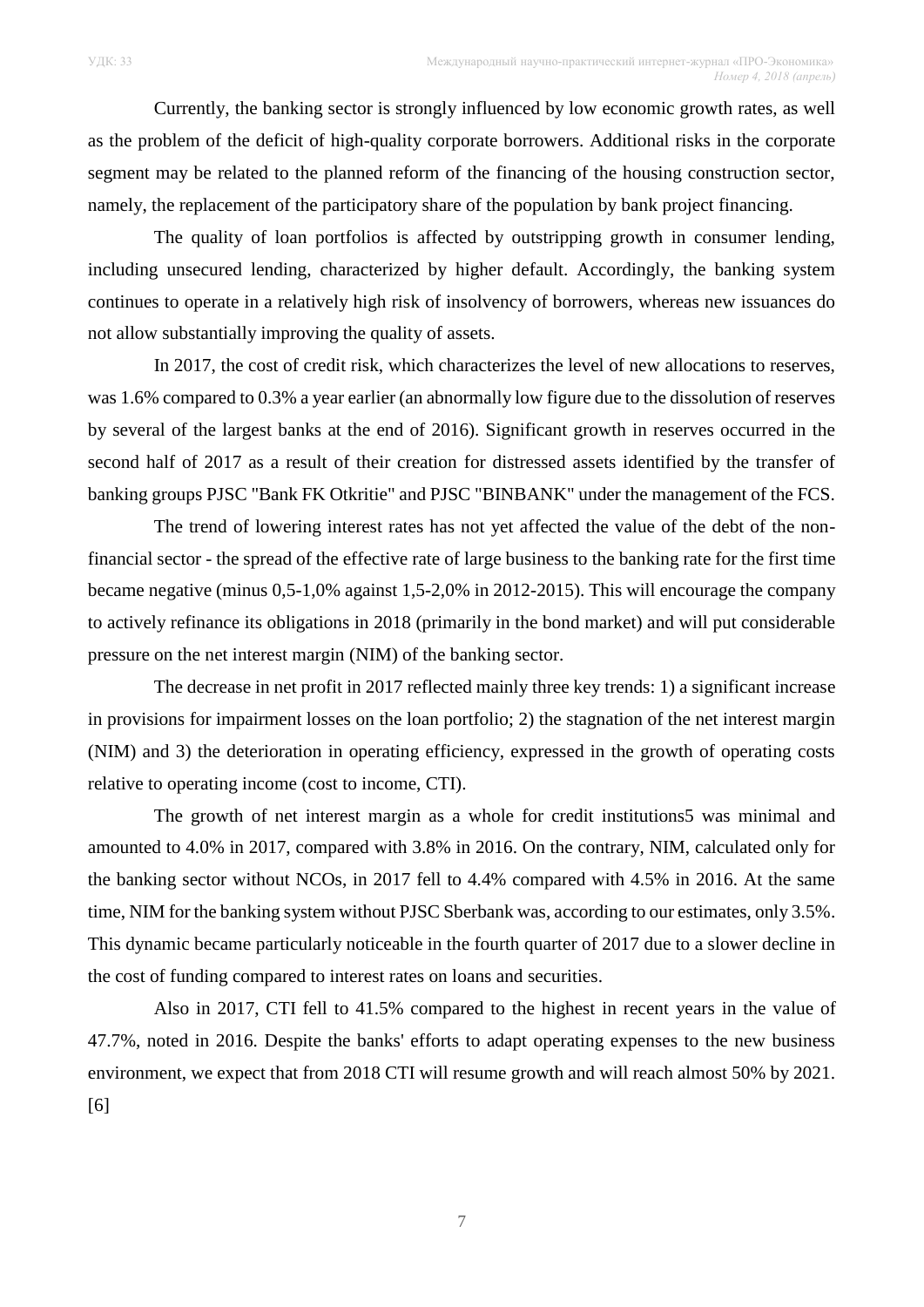### **Growth rates of assets of the banking sector will stay moderate**

Different analysts forecast the continuation of trends in the banking system of the Russian Federation in 2018. Our analysis of the data of CB of Russia are in line with these statements. As expected, growth will be 5.2%, which is less than 6.4% achieved in 2017. Some acceleration of lending to the population and enterprises will be accompanied by a stagnation in interbank lending and a slowdown in the growth of the securities portfolio. As a result, a recovery in the ratio of banking sector assets to GDP is not expected, and this ratio is forecasted to be approximately 93% in 2018.



**Fig. 4. Forecast of the assets of banking sector**

According to the forecasts, in 2018 the growth of the total loan portfolio will accelerate to 5.5% compared with 4.5% in 2017, which will be supported by lower interest rates, as well as partial recovery of corporate lending. The demand for loans will be supported by continued growth of real GDP, as well as individual sectors of the economy. A decrease in interest rates will be an additional incentive for borrowers after the fall of the Central Bank's key rate.

At the same time, banks' appetite for risk will remain conservative, as strengthening regulatory pressure on asset quality will deter the banks' readiness to weaken underwriting standards, primarily with regard to lending to non-financial organizations.

Lending to retail customers will grow by 11.5% in 2018 and will remain the most dynamic segment. This will be due to the recovery in real income growth (according to forecasts, in 2018 it will be 1.0-1.5% vs. minus 1.7% in 2017), as well as lower interest rates (including unsecured loan products). Analysts and investment banks predict outstripping growth in mortgage loans (by 12.8%), while other retail lending will grow by 11.4%. The share of retail lending in relation to GDP will increase and will reach 15% by 2020 (13% in 2017).

According to forecasts, the portfolio of loans to non-financial organizations will grow by slightly less than 5% in 2018. The increase in the portfolio will be constrained by a slowdown in real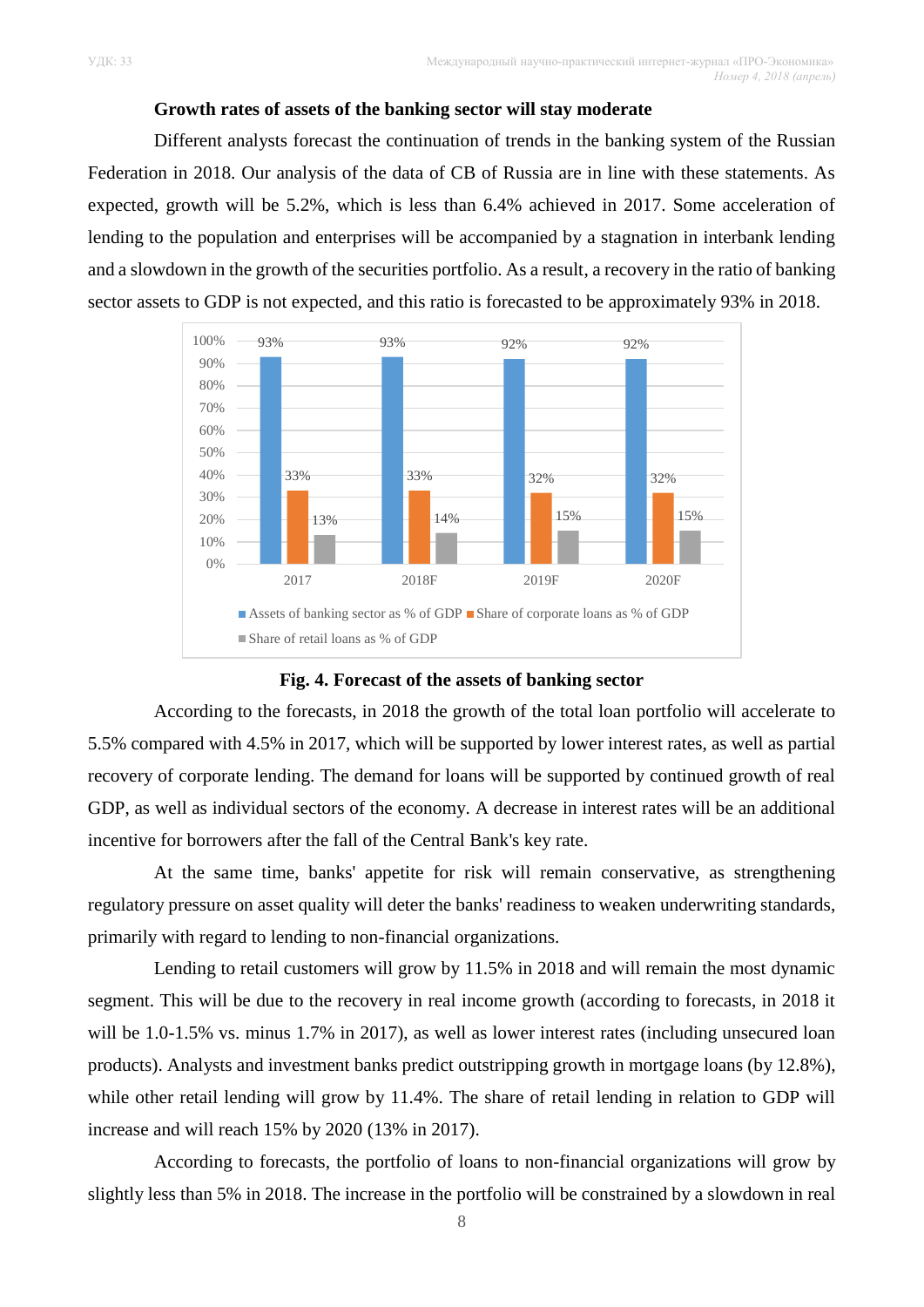growth in industrial production and investment in fixed assets in 2018 (which will limit the demand of non-financial organizations for credit resources), as well as increase in the growth of bond borrowings (as have been mentioned, companies have switched to this type of credit financing). The reduction in interest rates will support the growth of the nominal portfolio, however in real terms the growth of corporate lending will continue to be close to zero. A key driver of loans will be refinancing of credit portfolios of non-financial companies.





Despite the change in the structure of bank credit portfolios and the rate of their growth, the share of overdue debts has not changed in recent years, as already have been mentioned. Analysts believe that this situation will continue in the coming years, and the overall level of overdue loans (for a period of 1+ days in accordance with the accounting principles applied by the Central Bank of the Russian Federation) will be 5.2-5.3% for the period until 2020. [3]

Given the slow pace of economic growth, the problem of a lack of high-quality corporate borrowers in the next few years will continue. Additional risks in the corporate segment will probably be related to the planned reform of the financing of the housing construction sector, namely, the replacement of the shared-equity construction with bank project financing. This may lead to an increase in lending to high-risk industries (including housing construction) from the current level of 80-85% of fixed capital.

The quality of loan portfolios will also continue to be affected by outstripping growth in consumer lending, including unsecured lending, characterized by higher risk of default. Accordingly, the banking system will continue to operate in a relatively high risk of insolvency of borrowers, while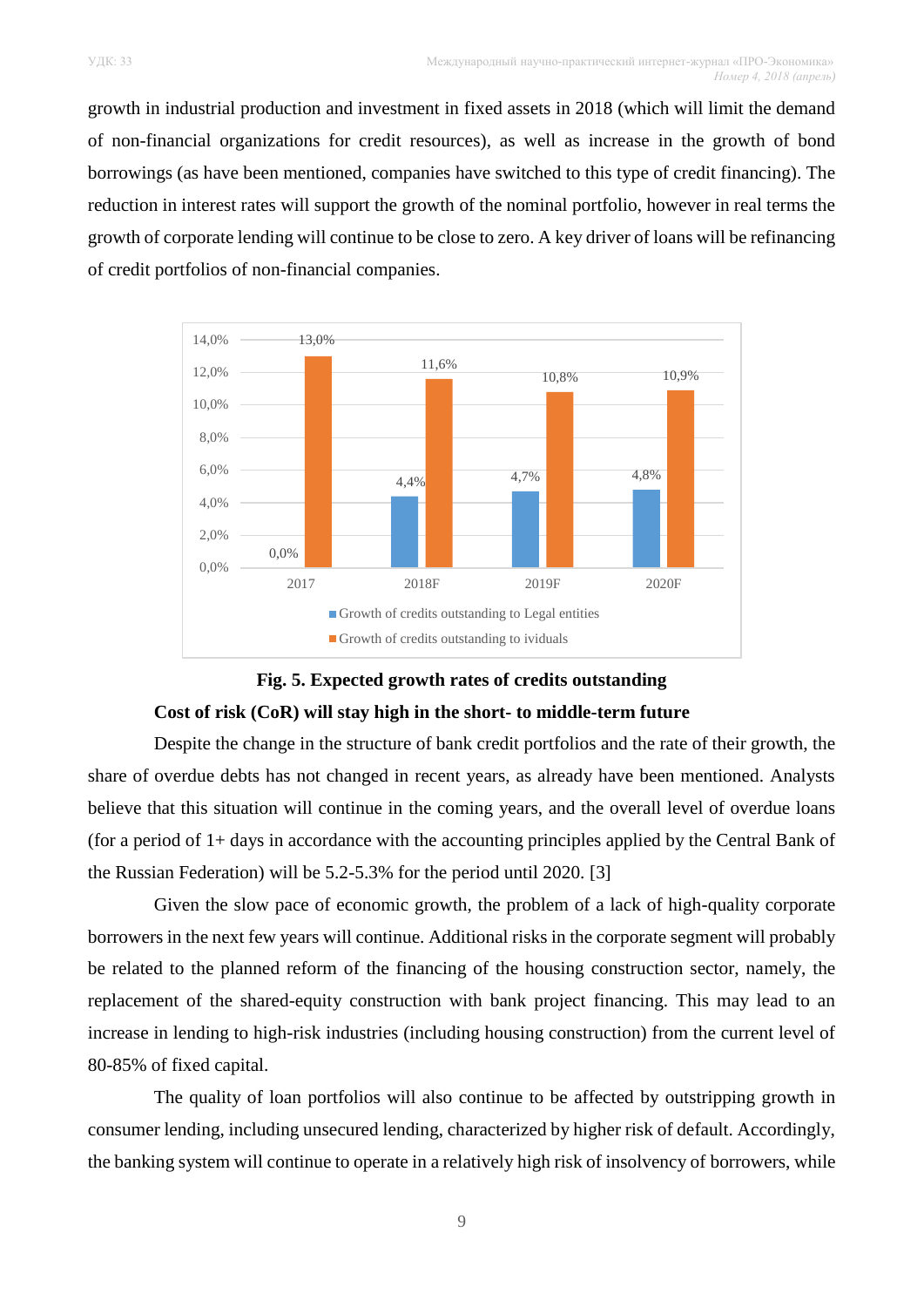

new issuances will not significantly improve the quality of assets. Taking into account all these factors, the achievement of pre-crisis level of non-performing loans of 4% is not expected.

**Fig. 6. Forecasts or non-performing loans dynamics**

We believe that the value of CoR in 2018 will remain at the same level and will be 1.6%. The key factors of the increased allocations for new reserves will be a general tightening of the regulator's approach to assessing the quality of assets and the inability of banks to significantly improve the quality of new issuances.

According to estimates, the cost of credit risk will begin to decline after 2018, when the creation of reserves for existing potentially difficult loans will be basically completed.

# **The profit will stagnate because of pressure on NIM and decrease of contributions for provisions of bad loans**

In 2017, the net profit of the Russian banking system under RAS decreased compared to 2016: the return on average assets (ROAA, the calculation according to the Central Bank of the Russian Federation) fell to 1.0% compared to 1.1% in 2016, while return on average equity (ROAE) fell to 9.0% from 11.5% in 2016.

According to forecasts, in 2018 ROAA will be 1.0%, which will correspond to last year's level. We believe that the net profit indicators of banks will stagnate at the previous levels in the long term: in the period until 2020 the ROAA will not exceed 1.2%. As the volume of allocations to the reserves smoothly decreases, the contraction of the net profit of banks will be restrained by the compression of NIM. The fall in net income margins is a long-term factor reflecting a sharp slowdown in inflation in Russia to below 3% and the continuing decline in the CBR's key rate, as well as greater elasticity of loan rates compared to deposit rates. [6]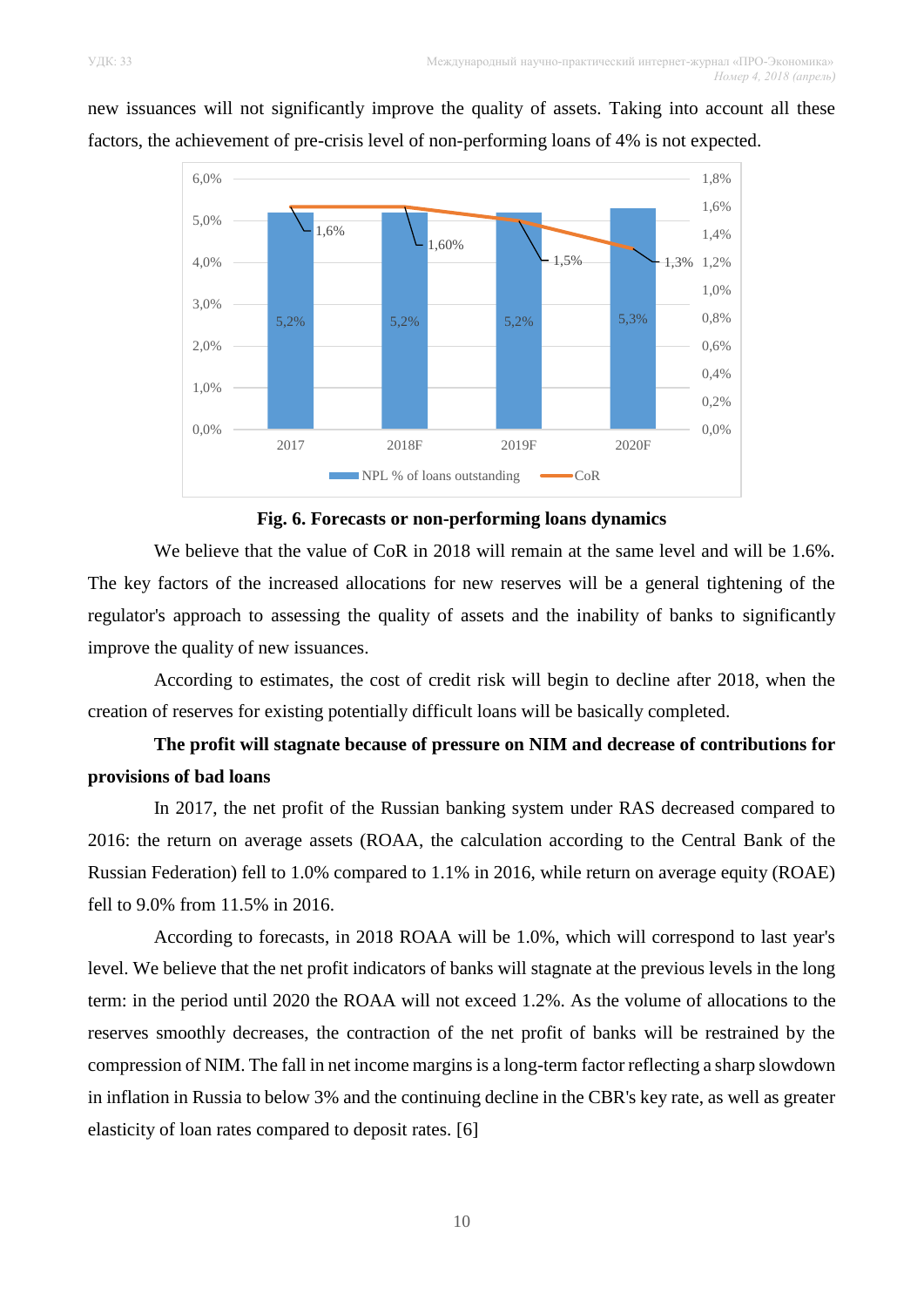



According to our estimates, the NIM (calculated for all credit institutions) will decrease from 3.8% in 2018 to 3.4% in 2020. The dynamics of NIM in the banking sector alone (without NCOs) will be comparable, although the indicators will be slightly higher: according to the updated forecast, which takes into account the more significant compared to the forecast decrese of NIM in the fourth quarter of 2017, we expect a margin decrease in 2018 to 4.2 -4.3%. NIM, calculated without PJSC Sberbank (3.5%), shows even greater vulnerability of the banking system to this trend.





In the structure of the margin, interest incomes from loans to individuals are expected to grow at a faster pace, while the role of interest income from lending to legal entities and securities will decline. Changes in the structure of NIM will be due to the actual stagnation of corporate lending and low interest rates on debt obligations amid continued growth in the most attractive sectors of consumer lending (especially in mortgages).

Another factor that will put pressure on the dynamics of net profit in the forecasted period is an increase in operating expenses relative to operating income. Despite the banks' efforts to adapt operating expenses to the new business environment, we expect that from 2018 CTI will continue to grow and will reach almost 50% by 2020.